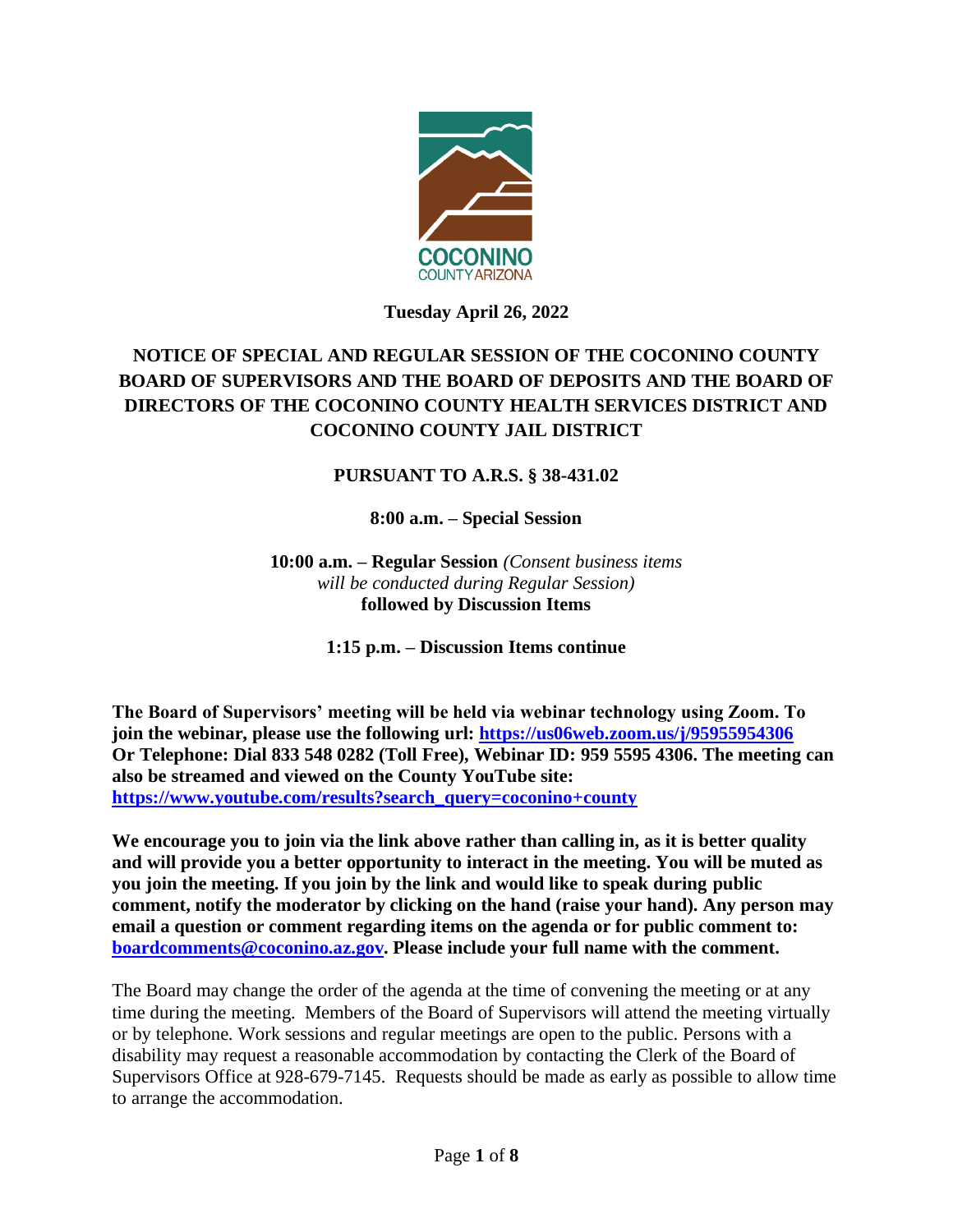### **Notice of Option to Recess in Executive Session**

Pursuant to A.R.S. § 38-431.02, notice is hereby given to the members of the Board of Supervisors and to the general public that, at this meeting, the Board of Supervisors may vote to recess into Executive Session, which will not be open to the public, with the County's attorneys for legal advice and discussion on any item listed on the following agenda, pursuant to A.R.S. § 38-431.03 (A) (3).

### **8:00 a.m. – Special Session**

### **Call to Order:**

#### **Discussion Item:**

1. Update, discussion and possible action or direction regarding the Tunnel Fire. **Emergency Management**

*The Board will resolve as the Board of Deposits.*

2. Presentation and discussion regarding Banking Services followed by consideration and possible action for Board of Supervisors as Board of Deposits, in accordance with A.R.S. § 35-325, to approve a contingency award of RFP 2022-103 to J.P. Morgan Chase Bank, N.A. for Category 1: Banking Services. **Board of Deposits**

*The Board will resolve as the Board of Supervisors.*

## **10:00 a.m. – Regular Session**

**The Board of Supervisors' meeting will be held via webinar technology using Zoom. To join the webinar, please use the following url: <https://us06web.zoom.us/j/95955954306> Or Telephone: Dial 833 548 0282 (Toll Free), Webinar ID: 959 5595 4306. The meeting can also be streamed and viewed on the County YouTube site: [https://www.youtube.com/results?search\\_query=coconino+county](https://www.youtube.com/results?search_query=coconino+county)**

**We encourage you to join via the link above rather than calling in, as it is better quality and will provide you a better opportunity to interact in the meeting. You will be muted as you join the meeting. If you join by the link and would like to speak during public comment, notify the moderator by clicking on the hand (raise your hand). Any person may email a question or comment regarding items on the agenda or for public comment to: [boardcomments@coconino.az.gov.](mailto:boardcomments@coconino.az.gov) Please include your full name with the comment.**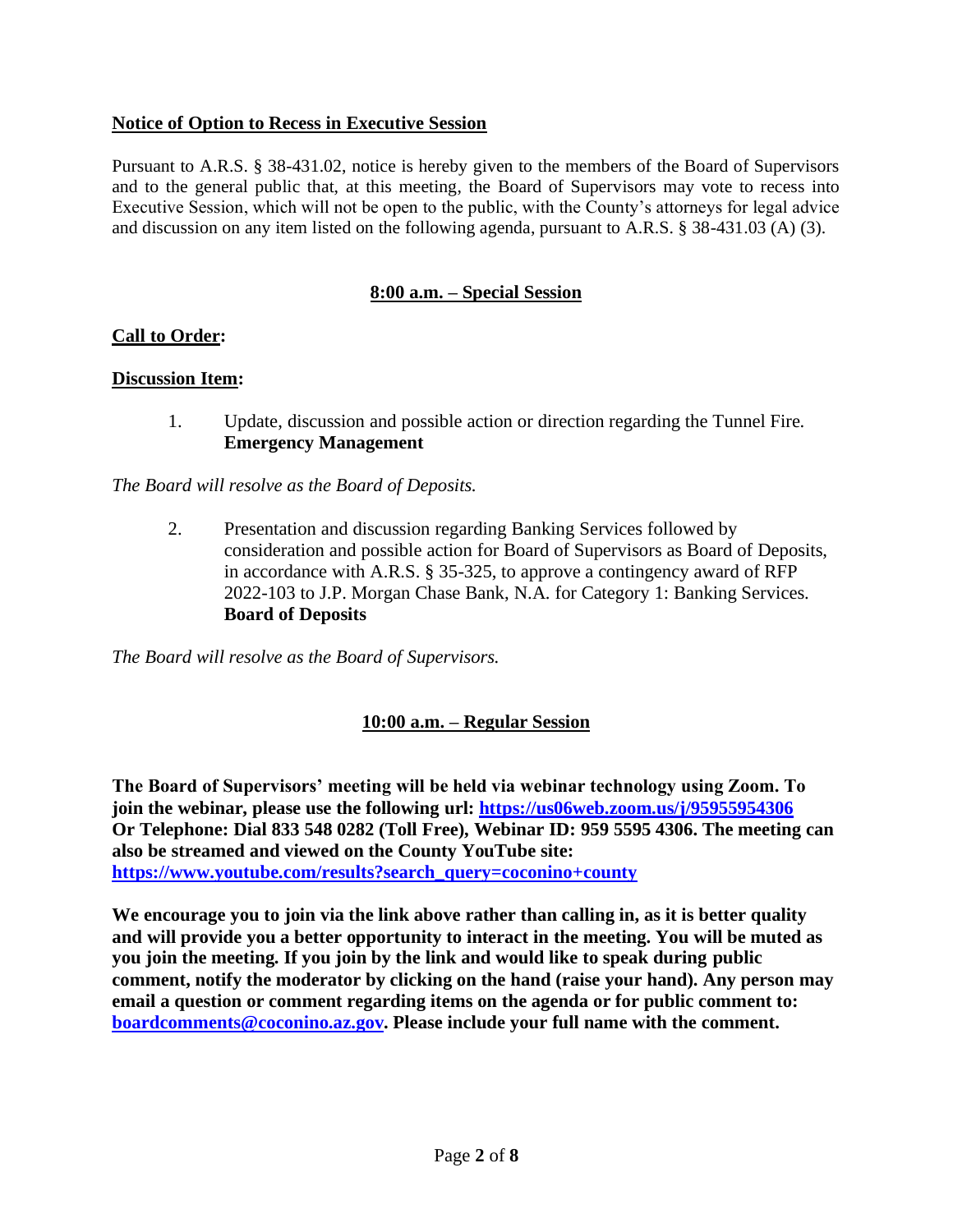The Board may change the order of the agenda at the time of convening the meeting or at any time during the meeting. Members of the Board of Supervisors will attend the meeting virtually or by telephone. Work sessions and regular meetings are open to the public. Persons with a disability may request a reasonable accommodation by contacting the Clerk of the Board of Supervisors Office at 928-679-7145. Requests should be made as early as possible to allow time to arrange the accommodation.

### **Notice of Option to Recess in Executive Session**

Pursuant to A.R.S. § 38-431.02, notice is hereby given to the members of the Board of Supervisors and to the general public that, at this meeting, the Board of Supervisors may vote to recess into Executive Session, which will not be open to the public, with the County's attorneys for legal advice and discussion on any item listed on the following agenda, pursuant to A.R.S. § 38-431.03 (A) (3).

#### **Call to the Public for items not on the Agenda**

After the pledge of allegiance, the Chairman will call on members of the public to speak on any item or area of concern not listed on the agenda. Items presented during the Call to the Public portion of the Agenda cannot be acted on by the Board of Supervisors. Individual Supervisors may ask questions of the public, but are prohibited by the Open Meeting law from discussing or considering the item among themselves until the item is officially placed on the Agenda. Individuals are limited in their presentations.

#### **Consent Agenda**

All matters under Consent Agenda are considered by the Board of Supervisors to be routine and will be enacted by a single motion. If discussion is desired on any particular consent item that item will be removed from the consent agenda and will be considered separately.

#### **Speaking During a Public Hearing**

After staff and applicant presentations for specific public hearing items, the Chairman will open the public hearing and ask for comments from the public. Those who fill out a speaker's form will be called on first. You do not need to fill out a speaker's form to speak.

#### **Call to Order:**

#### **Pledge of Allegiance:**

### **Call to the Public:**

#### **Proclamation:**

3. Consideration and possible action to approve a Proclamation designating May 2022 as Asian American and Pacific Islander Heritage Month. **Human Resources**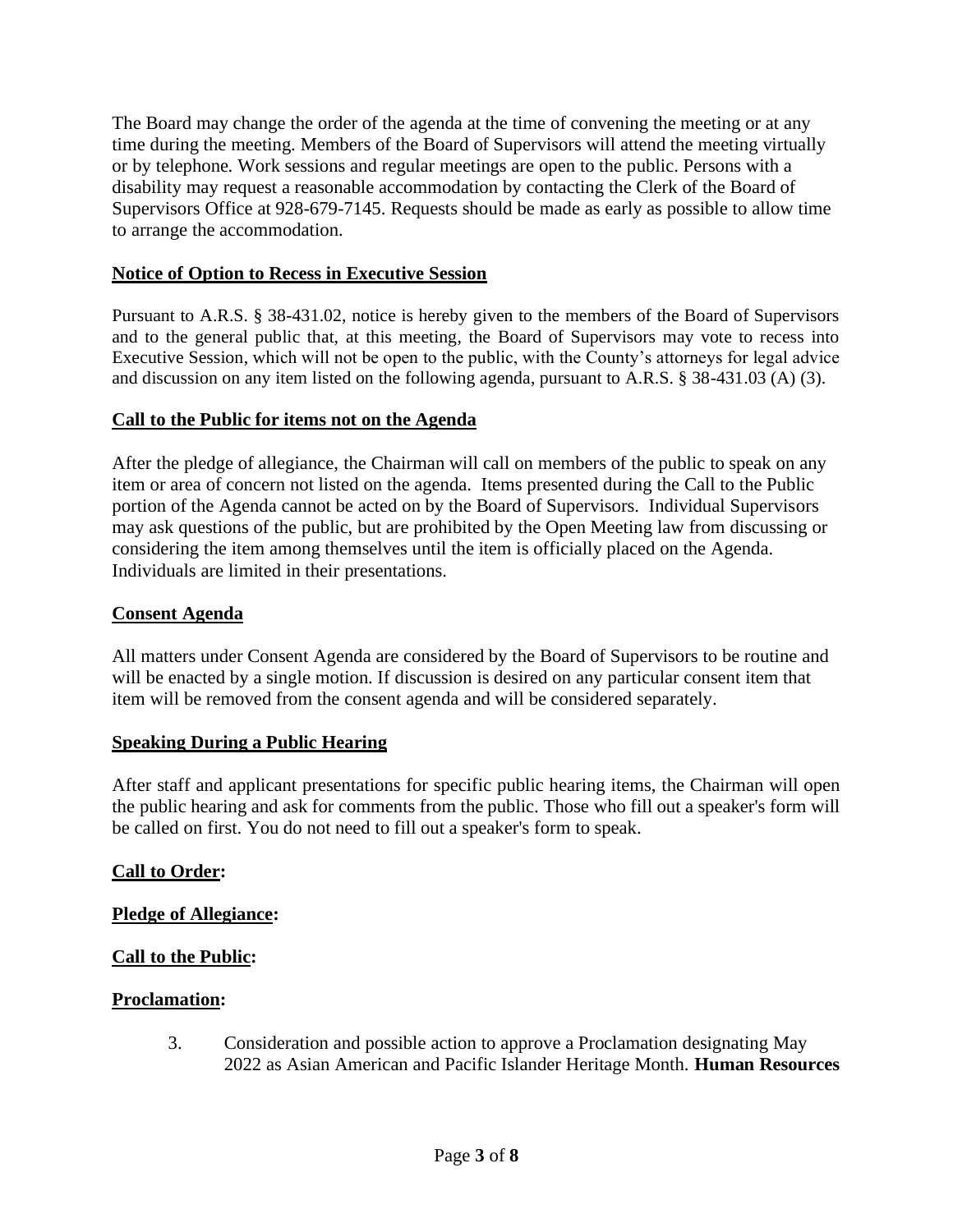4. Consideration and possible action to approve a proclamation designating April 2022 as National Fair Housing Month in Coconino County. **Health and Human Services**

### **Board of Supervisors Consent Agenda:**

- 5. Consideration and possible action to approve the minutes from the Board of Supervisors' meetings conducted March 29, 2022, March 30, 2022, April 2, 2022 and April 5, 2022.
- 6. Consideration and possible action to ratify and/or approve warrants, electronic fund transfers, and other payments as listed on the agenda. An itemized list of the below-numbered claims is filed in the official records of the Coconino County Board of Supervisors.

| Run Date   | <b>Warrant Numbers</b>        | <b>Computer Register Totals</b> |
|------------|-------------------------------|---------------------------------|
| 04/07/2022 | $EFT - 15013 - 15109$         | \$1,550,895.14                  |
| 04/07/2022 | Checks $-92204119 - 92204224$ | \$341,538.17                    |
| 04/14/2022 | $EFT - 15177 - 15183$         | \$2,243,959.58                  |
| 04/14/2022 | $Check - 92204225 - 92204311$ | \$2,280,437.97                  |

- 7. Consideration and possible action to appoint Carol Covington to the Mountain Line Transit Advisory Committee as an alternate member for a three-year term expiring April 25, 2025. **Board of Supervisors**
- 8. Consideration and possible action to recommend approval of an application of an Extension of Premise/Patio permit (Permanent) to Licensee Ruchit Patel for the Grand Canyon Inn, 317 S. State Route 64, Williams, AZ 86046 (Liquor License #07030010). **Board of Supervisors**
- 9. Consideration and possible action to approve a budget adjustment from District 5 Community Initiatives account in the amount of \$10,000 to the District 5 FY22 Operations account for temporary wages for the hire of a District 5 Intern. **Board of Supervisors**
- 10. Consideration and possible action regarding approval of an agreement with GlobaLocal Vision, LLC, to conduct public opinion research about the Coconino County Jail District, in an amount not to exceed \$98,0000. **County Manager**
- 11. Consideration and possible action to approve Polling Place Agreements between Coconino County and the Havasupai Tribe, The Navajo Mountain Community, Maine Consolidated School, Shepherd of the Hills Church, and the Flagstaff Mall for facilities used as polling locations for the three 2022 Elections. **Elections**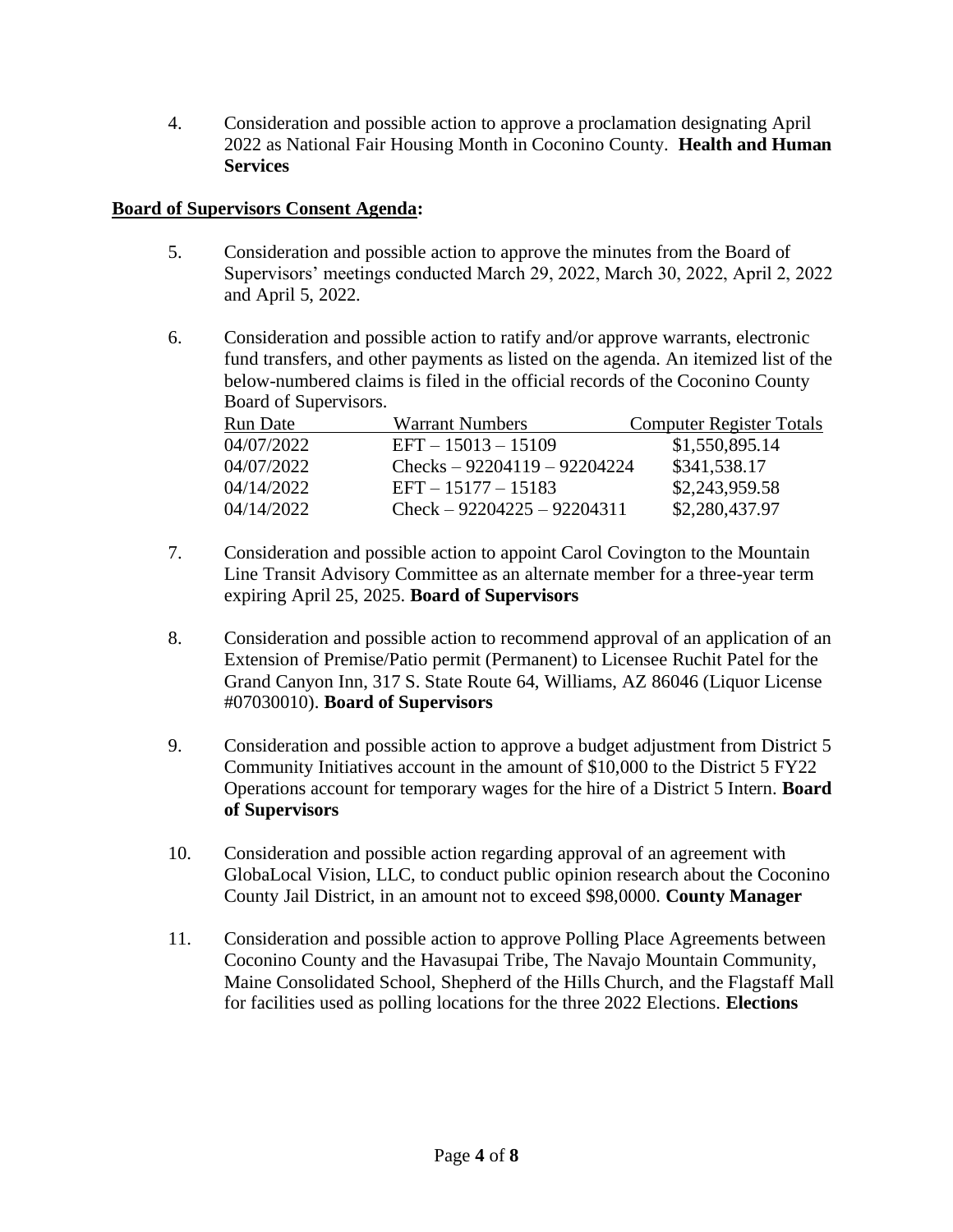- 12. Consideration and possible action to approve Resolution 2022-12, approving the continuance of Coconino County coverage of volunteers for workers' compensation insurance and salary equivalents for premium and benefit computation purposes. **Human Resources**
- 13. Consideration and possible action to approve the Fourth Amendment of an Agreement with C and E Paving & Grading, LLC., for the renewal of RFQ 2019- 102 "CMAR for Highway Construction (Chip Seal Project) through 2023" for the construction phase of the project for FY2022 with the guaranteed maximum price of \$2,817,962.05. **Public Works**
- 14. Consideration and possible action to approve a contract with VSS International, Inc., for Bid 2022-101 "Crack Fill Project – Various County Roads," to provide Crack Fill services on various County Roads in FY2022. **Public Works**
- 15. Consideration and possible action to approve Resolution 2022-20, authorizing the County Recorder to use emergency vote centers for the May 17, 2022 Special Election. **Recorder**
- 16. Consideration and possible action to approve a Memorandum of Understanding (MOU) with the Federal Bureau of Investigation (FBI), which delineates the responsibilities of the FBI and Sheriff's Office Northern Arizona Safe Trails Task Force (NAZSTTF) personnel and authorizing Sheriff Driscoll to sign the document. **Sheriff**
- 17. Consideration and possible action to approve Resolution 2022-19, approving a Certificate of Removal and Abatement Purging Record of Tax, Penalty and Interest on Personal Property Taxes, pursuant to A.R.S. Title 42 Article 8. **Treasurer**

*The Board will resolve as the Health District Board of Directors.*

## **Health District Consent Agenda:**

18. Consideration and possible action to approve a budget increase of \$510,000 for the period of July 1, 2021 to June 30, 2022, for the provision of Title 36 Mental Health Services, bringing the total FY22 expense to \$2,360,000. **Health District**

*The Board will resolve as the Jail District Board of Directors*

## **Jail District Consent Agenda:**

19. Consideration and possible action to approve the contract with AB Staffing Solutions, LLC to provide temporary, supplemental nurses for the Coconino County Adult Detention Facility in the estimated amount of \$1,500,000.00 in FY23. **Jail District**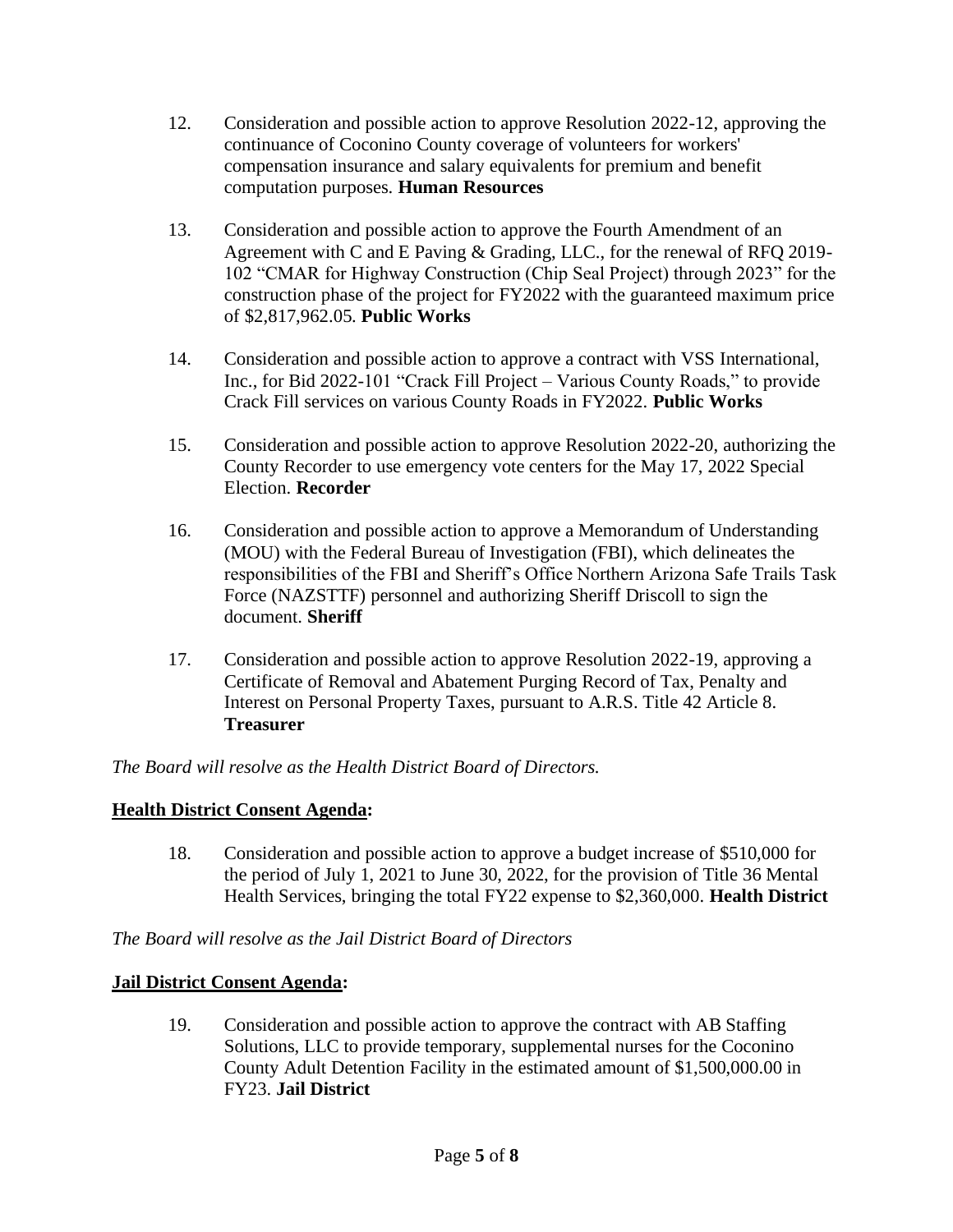### **Action Items:**

- 20. Consideration and possible action to approve Resolution 2022-18, approving the issuance/reissuance by the Industrial Development Authority of Coconino County, Arizona ("issuer") of Health Care Institution Revenue Bonds (The Guidance Center Project), series 2014. **County Attorney**
- 21. Consideration and approval of the purchase agreement for real property located at 3160 Tovar Trail, Flagstaff, AZ, 86005 (APN #11617003F), not to exceed the purchase price of \$300,000 contingent upon review and approval of the specific contract language by the County Attorney; authorize the County Manager or his designee to sign all documents related to the purchase agreement and escrow documents; approve the expenditure of additional funds not to exceed \$100,000 for due diligence activities related to the purchase; and, authorize the Finance Department to issue a \$25,000 check for Earnest Money as outlined in the purchase contract. **Parks and Recreation**

### **Public Hearing:**

- 22. Public Hearing, consideration, and possible recommendation of approval to the Arizona Department of Liquor Licenses and Control regarding an application (#188011) for a Series 010 (beer and wine store) liquor license for Grand Canyon Caverns & Inn, Agent Jeffrey Craig Miller, located at Mile Marker 115 on Route 66, Peach Springs, AZ, 86434. **Board of Supervisors**
- 23. Public Hearing, consideration, and possible recommendation of approval to the Arizona Department of Liquor Licenses and Control regarding an application (#187982) for a Series 011 (hotel/motel) liquor license for Grand Canyon Caverns & Inn, Agent Jeffrey Craig Miller, located at Mile Marker 115 on Route 66, Peach Springs, AZ, 86434. **Board of Supervisors**
- 24. Public Hearing, consideration, and possible recommendation of approval to the Arizona Department of Liquor Licenses and Control regarding an application (#189047) for a Series 007 (Beer & Wine Bar) liquor license for Munds Park RV Camp, Agent Camila Alarcon, located at 17750 S. Munds Park Ranch Rd, Munds Park, AZ, 86017. **Board of Supervisors**
- 25. Public Hearing, consideration, and possible recommendation of approval to the Arizona Department of Liquor Licenses and Control regarding an application (#189038) for a Series 010 (Beer & Wine Store) liquor license for Munds Park RV Camp, Agent Camila Alarcon, located at 17750 S. Munds Park Ranch Rd, Munds Park, AZ, 86017. **Board of Supervisors**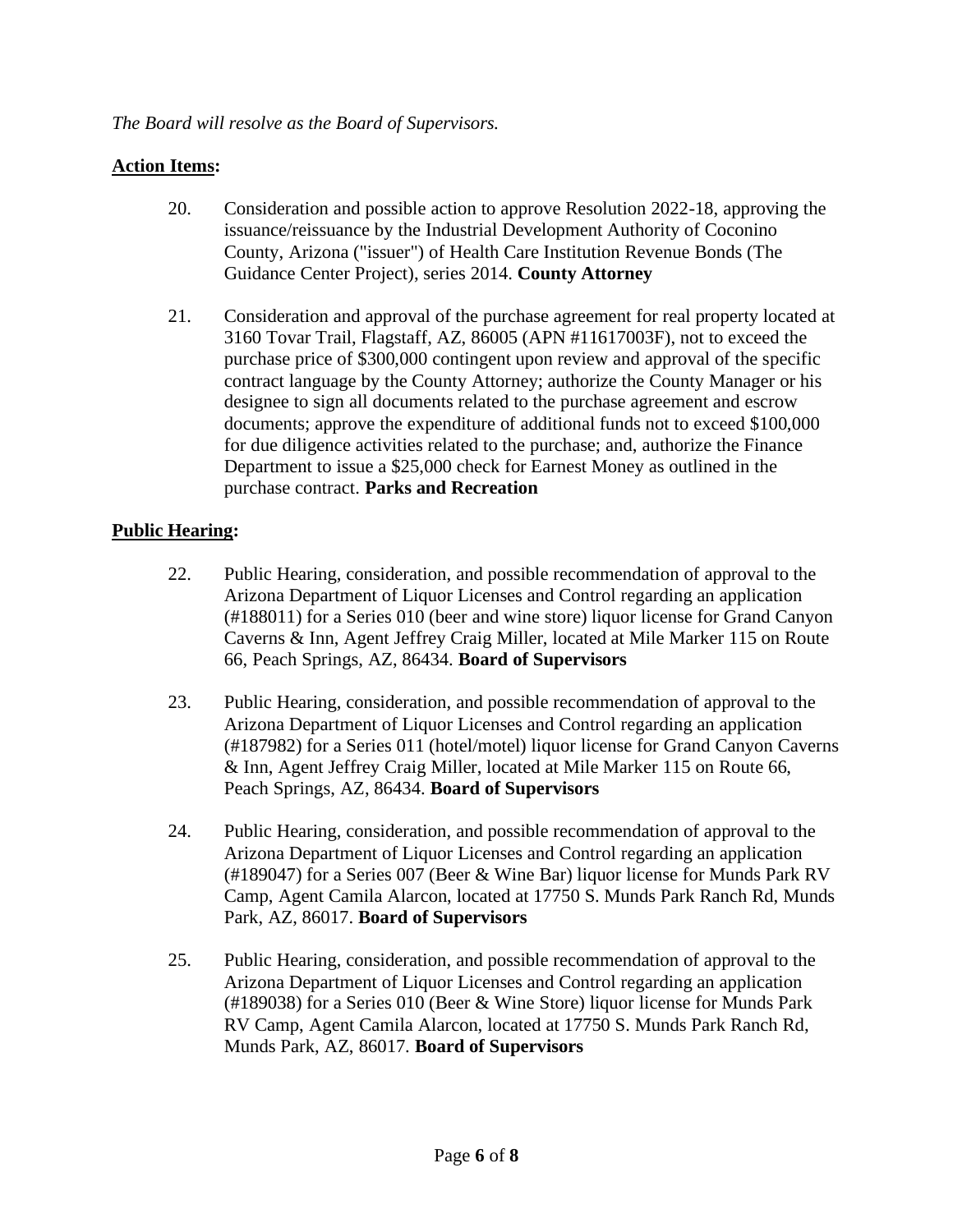26. Public Hearing, consideration and possible action to approve Coconino County Ordinance 2022-04, also known as the Coconino County Wildfire Defense Ordinance, and repeal Coconino County Ordinance 2021-02. **Emergency Management**

### **Discussion Items:**

- 27. Discussion, update and possible direction to staff regarding state and federal legislative priorities; legislative and administrative update. **Public Affairs**
- 28. Discussion, review and possible direction regarding the Board of Supervisors planning calendar. **County Manager**
- 29. Discussion and update from the County Manager regarding possible community, regional and/or administrative matters. **County Manager**
- 30. Roundtable: To be discussed. Pursuant to A.R.S. § 38-431.02(H), these matters will not be acted upon: Reports from Supervisors; updates on new projects, district budgets, requests for services and initiatives, updates from county staff:
	- District 1 Supervisor Patrice Horstman
	- District 2 Supervisor Jeronimo Vasquez
	- District 4 Supervisor Judy Begay
	- District 5 Supervisor Lena Fowler
	- District 3 Supervisor Matt Ryan
	- Chair's Report
- 31. Update, discussion and possible action or direction regarding the Tunnel Fire. **Emergency Management**

### **BREAK**

### **Discussion Items continue – 1:15 p.m.:**

*The Board will resolve as the Jail District Board of Directors.*

32. Presentation and discussion on the preliminary results of the Jail District Sales Tax Extension voter survey and the future of the Jail District and possible direction regarding the Board's philosophy on the Jail District sales tax. **Jail District**

### *The Board will resolve as the Board of Supervisors.*

33. Presentation and discussion regarding a compensation and budget for Fiscal Year 2023. **Human Resources**